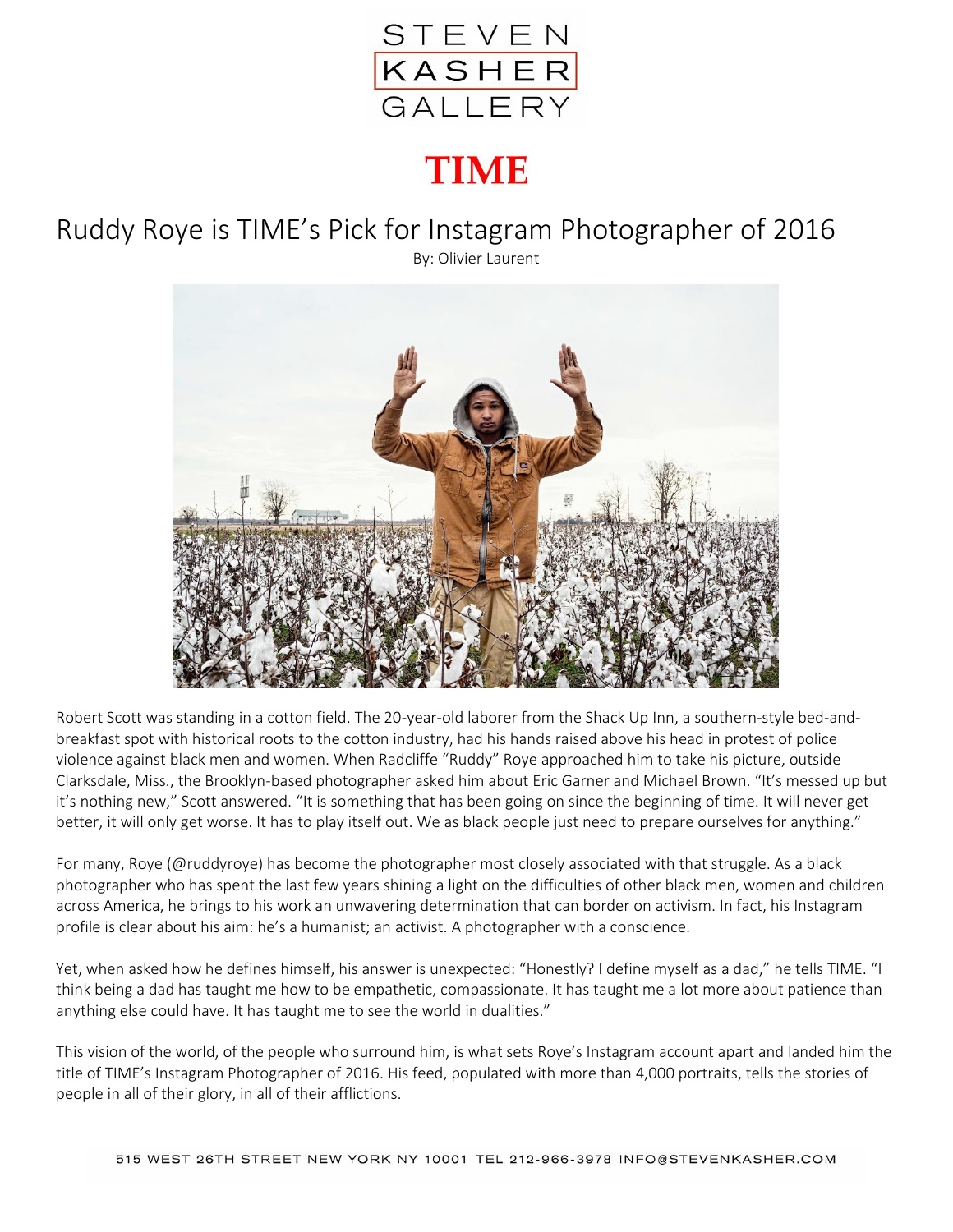

Roye first joined Instagram because, he says, "I wanted to open my veins. I felt like I was hurting and I wanted to talk about my hurt." He realized that the best way to do that was through other people's stories. "So I stated to look for stories that were my stories. It was easy to just sit down with somebody and talk about them being disenfranchised or being unable to feed their family. I found those stories to be real. They were my stories."

Roye's Instagram became a space where he could shine a light on a section of his community – one that he felt was hurting. For example, he says, "there's this guy around the corner every day. I would pass him every day. How come I'm the only one seeing him? So I started to use Instagram as a place where everybody would see him. This was a window where these folks would no longer be invisible."

For the past four years, Roye has continuously photographed black people in and around his neighborhood and across America, each time with the stated goal of making people rethink their views and society-wide prejudices. "Before anything, before language, we see," he says. "And if I can make you think about a particular subject matter before you even start to talk about it, then that's my aim. My aim is to change your thought process."

In the service of that goal, Roye has crisscrossed America from his neighborhood of Bedford–Stuyvesant in Brooklyn to Dallas, Baton Rouge, Chicago and Minneapolis.

Take for example his work in Baton Rouge in the days following the death of Alton Sterling. "When I go to a place that I'm unfamiliar with, my job is not to bring with me what I feel about the shooting or the fact that I know Baton Rouge has guntoting gangsters," he says. "I go there with a clean slate. I go there and show you what I see. Do I see a gangster or do I see a human? I would say that seven times out of 10, you see the kid, you see the man, you see the father. I concentrate on that – until the gangster appears. But I do not bring any external perceptions."

To further counter these long-established perceptions, Roye's images are always accompanied by comprehensive captions that convey the voices of his subjects. "The most important thing my father told me is that you always introduce yourself. So when I go up to somebody on the street, I've always found it pertinent to say: 'My name is Ruddy, what's your name? What do you do? Why are you here? How did you get here.'"

For Roye, it's about empathy. It's about connecting with his subjects in a photographic industry in which, too many times, photographers are told that they should always put distance between themselves and their subjects. "We're told that if there's a disconnect then we can be impartial," he says. "I'm not trying to be impartial. A huge part of every story I do is a piece of me. A piece of me that was disenfranchised, neglected, abandoned."

That's why, he says, he wants his colleagues to pay more attention to the images they're putting out into the world.

Earlier this year, Roye drew industry attention at a National Geographic seminar when he publicly questioned the photographer Lauren Greenfield about her work, Girl Culture, which investigates women's relationships with their bodies. At the end of her presentation, Roye asked Greenfield why there were so few black women represented in her book. [It contains only three pictures of black women out of 107 images.] Roye's goal wasn't to shame Greenfield, he says. Instead he wants to challenge his colleagues to pay more attention to how they're representing their subjects. "I'm not saying that I don't trust other folks," he says. "I'm not saying that people can't take the image. But just be conscious. Give me context. Understand the history, then show me something differently."